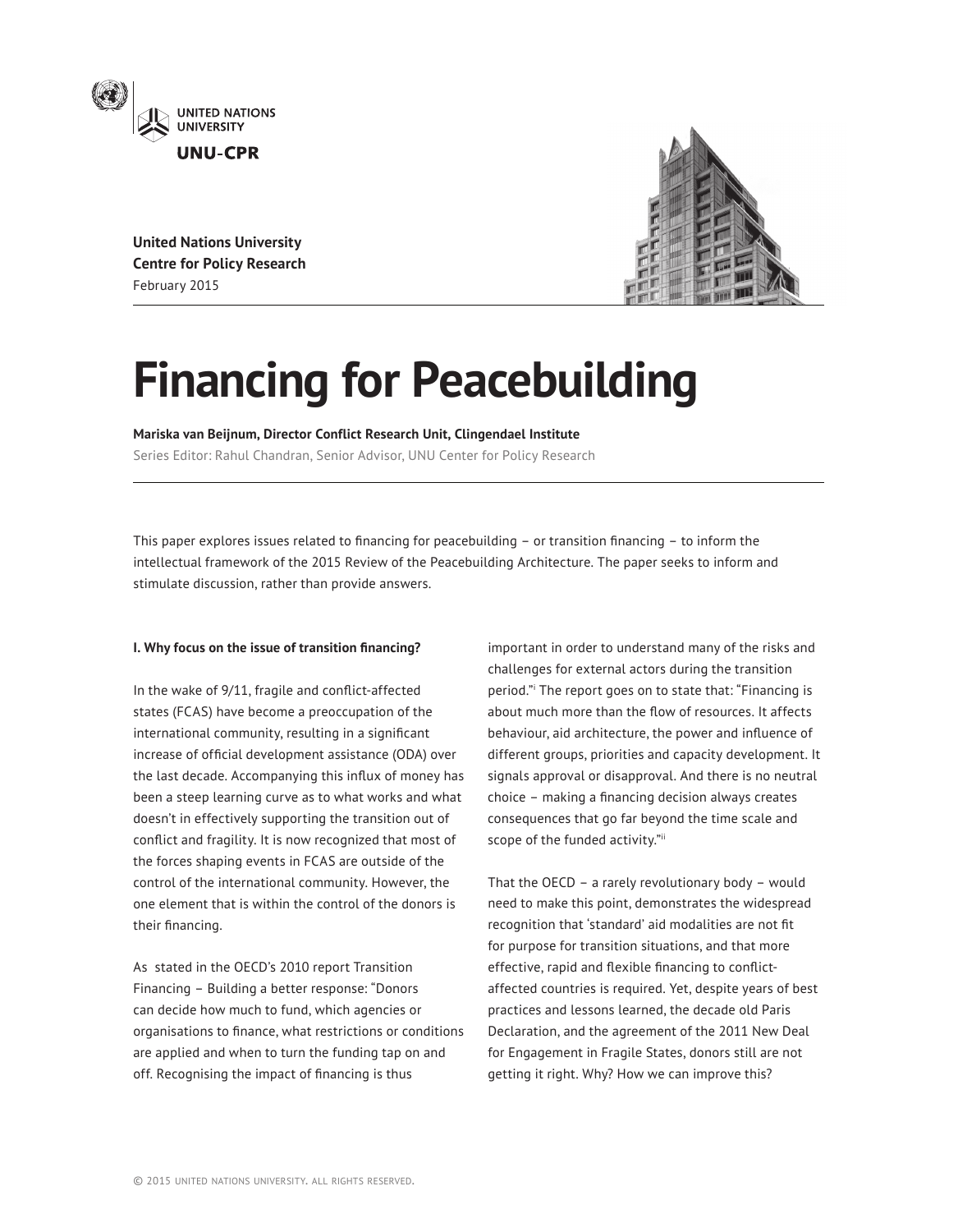And what role can the UN Peacebuilding Architecture and in particular, the Peacebuilding Fund, play in this regard?

#### **II. What we know**

Donors, implementing partners and partner countries alike have acknowledged that a 'non-traditional' approach is required during transition, engaging the full range of actors in humanitarian, diplomatic, security and development operations.

The Transition Financing Guidance calls for a pragmatic approach to generating results in transition contexts, and greater simplicity in planning and accountability frameworks, procedures and instruments. It underlines the need for realistic assumptions about who can achieve what andwhen (e.g. which actors can achieve which objectives over which timeframes), while underlining that engagement must be countryspecific and locally driven. It calls for an early and flexible release of development funds, and states that there is a need for more serious collaboration, joint analysis and willingness to be held collectively accountable to agreed objectives.<sup>iii</sup> These points have been incorporated in the New Deal, through the element "TRUST": Transparency, Risk-sharing, Use and strengthening of country systems, Strengthening capacities, and Timely and predictable aid.<sup>iv</sup>

This demonstrates a common set of beliefs as to what is required for effective and efficient engagement in FCAS. Support should focus on priorities that are jointly agreed by national and international actors. Priorities should be linked to a strategy to guide their funding. All engagement in transition settings is political. Context remains king – actors must understand incentive structures, power relations and drivers of conflict and transition. And while the objective is for a host nation to lead its own planning and development processes, the reality is that many governments lack the capacity to act as legitimate and accountable states vis-àvis their citizens, perhaps demanding a longer-term

commitment from the international actors to support development and build capacities.

Hence, effectively supporting transitions demands a willingness to seriously assess risk in relation to opportunities – and a recognition that the risks of non-engagement in these contexts are often more significant.

None of these ideas are new. But when we look at the recent track record of international engagement in support of transition, the results are, at best, mixed.

### **III. Obstacles to effective and efficient transition financing**

In 2012, the OECD identified four critical obstacles as blocking the effective use of aid in transition contexts (see Box 1). These still hold true today. One reason is that funding is not driven by principles, but by donors' political agendas and the pressure to be accountable to parliaments and citizens rather than to the needs and transition priorities in the partner country. As a result, the New Deal principles have, on the whole, not been implemented. Donors feel pressure to show quick results, which

# **Box 1. Key obstacles to effective use of aid in transition contexts**

**fragmented aid architecture and overlapping guiding principles.** The Paris Declaration on Aid Effectiveness assumes a level of capacity and institutional complexity that may simply be unrealistic in most transition contexts. As a result, development funding is slow to materialise before national capacities and plans have been developed. This means that humanitarian assistance is stretched to the brink and relied upon to fund a broader set of transition priorities far beyond its mandate and expertise. Responsibilities are also spread across multiple institutional mandates and budget lines, thus complicating efforts to work together across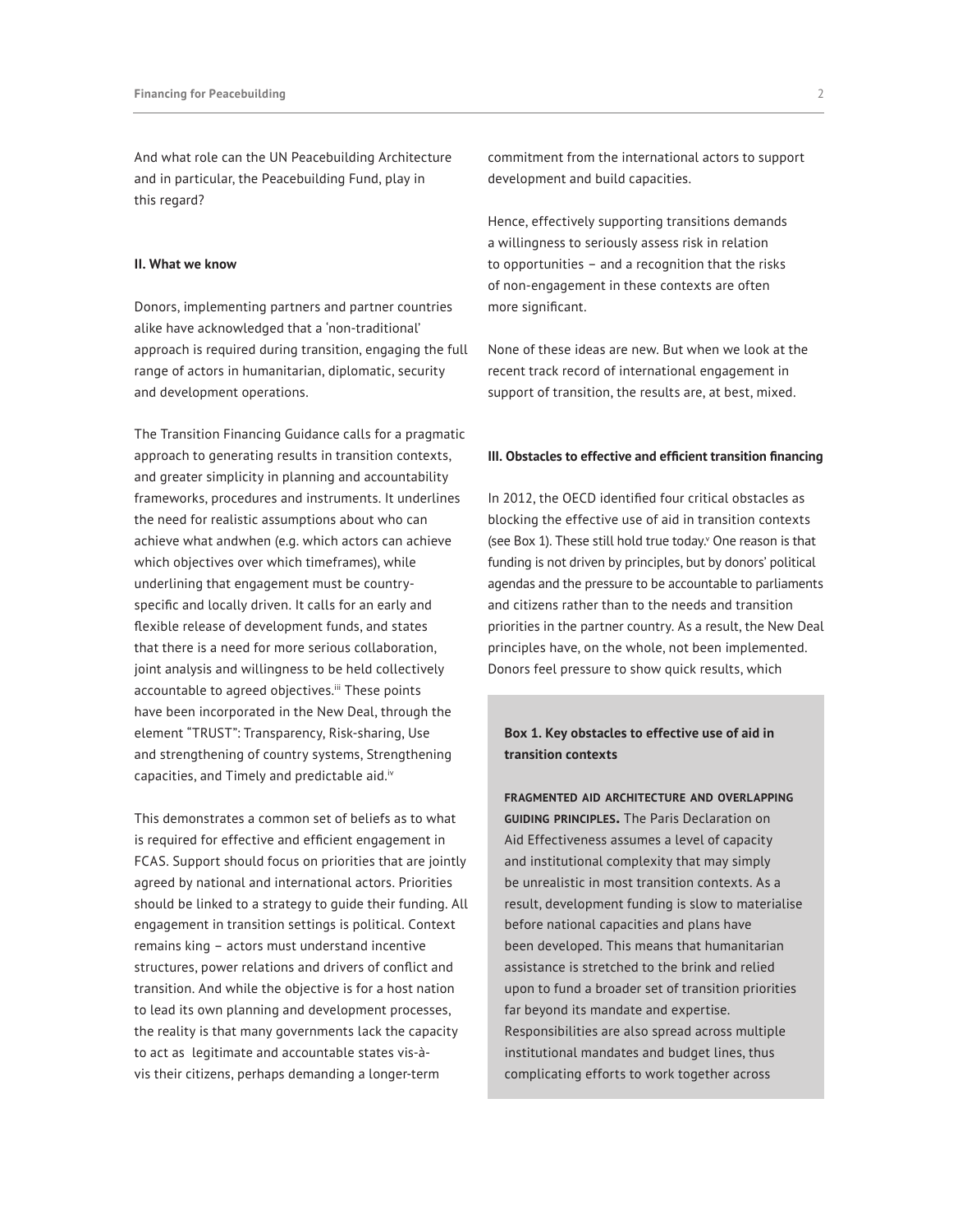communities and to draw on the strengths of these different mandates.

**risk-averse behaviour on the part of donors and implementing partners.** Donor approaches focus on risk avoidance rather than contextspecific risk management. Accountability and reporting requirements that are used during transition have often been designed for more stable environments. Risk assessment frameworks tend to be bureaucratic and to focus on addressing donor institutions' fiduciary and reputational risks rather than the risks of state failure and a return to conflict.

**lack of prioritisation in plans and strategies.**  Development plans and strategies are grounded in the recognition of the massive needs that are present during transition, but often fail to prioritise and sequence activities. This has resulted in overambitious plans that make unrealistic assumptions about absorptive capacities and what can be delivered within short timeframes. The result is long delays and limited impact.

**incoherence across instruments.** Donors [and implementing partners] struggle to understand how different aid instruments can be used in parallel to support rapid and sustainable delivery. Their aid instrument designs are often based on specific institutional mandates and operating procedures rather than on effective delivery approaches. This has resulted in both duplication and a fragmentation of efforts, preventing strategic linking of different instruments to a coherent delivery strategy.

are more visible, and in the short-term, easier to achieve in the more technical and less political areas of engagement. This is illustrated by the fact that ODA spending related to the New Deal Peacebuilding and Statebuilding Goals (PSGs) 1, 2 and 3vi in fragile

countries made up on average less than 10 per cent of total estimated development assistance related to recovery from 2007-2011.<sup>vii</sup> Trends in fragile states where peace and security needs are the highest show no signs of shifting towards investments in security, rule of law and governance. Rather, ODA distribution across sectors in fragile states has stayed pretty much the same over the last decade, with the economic infrastructure and services sector attracting the largest share of ODA and the government and civil society sector receiving the second highest share. Humanitarian aid and health follow.viii

The pressure to demonstrate results and meet accountability requirements is making both donors and their implementing partners more riskaverse. A 2011 OECD study of Aid risks in fragile and transitional contexts observed that risk-averse behaviour manifests itself in many ways: conservative selection of programme approaches (a mistrust of the unconventional or untested); a tendency to work in what are considered safe areas where results and full accountability can be ensured; and a tendency to discourage devolution of control and local initiative. The study concludes that if donors are genuinely concerned with outcomes rather than just outputs, this trend needs to be reversed. **To be more effective donors need to allow their implementing partners greater flexibility.**ix

In fragile settings, these partners are most often multilateral organisations. According to the OECD data, in fragile states, 50% of ODA is channelled through multilateral organisations, compared to 37% in other developing countries. In 2011, 83% of Development Assistance Committee (DAC) members' non-core aid to multilateral organisations was earmarked for conflictaffected low-income countries.<sup>x</sup>

The risk-aversion also means that there is little room for the funding of slow, experimental, 'out-of-the-box', or politically useful but developmentally uncertain, type of activities where results, and hence "value-for-money" may not be as clear upfront. This links to the question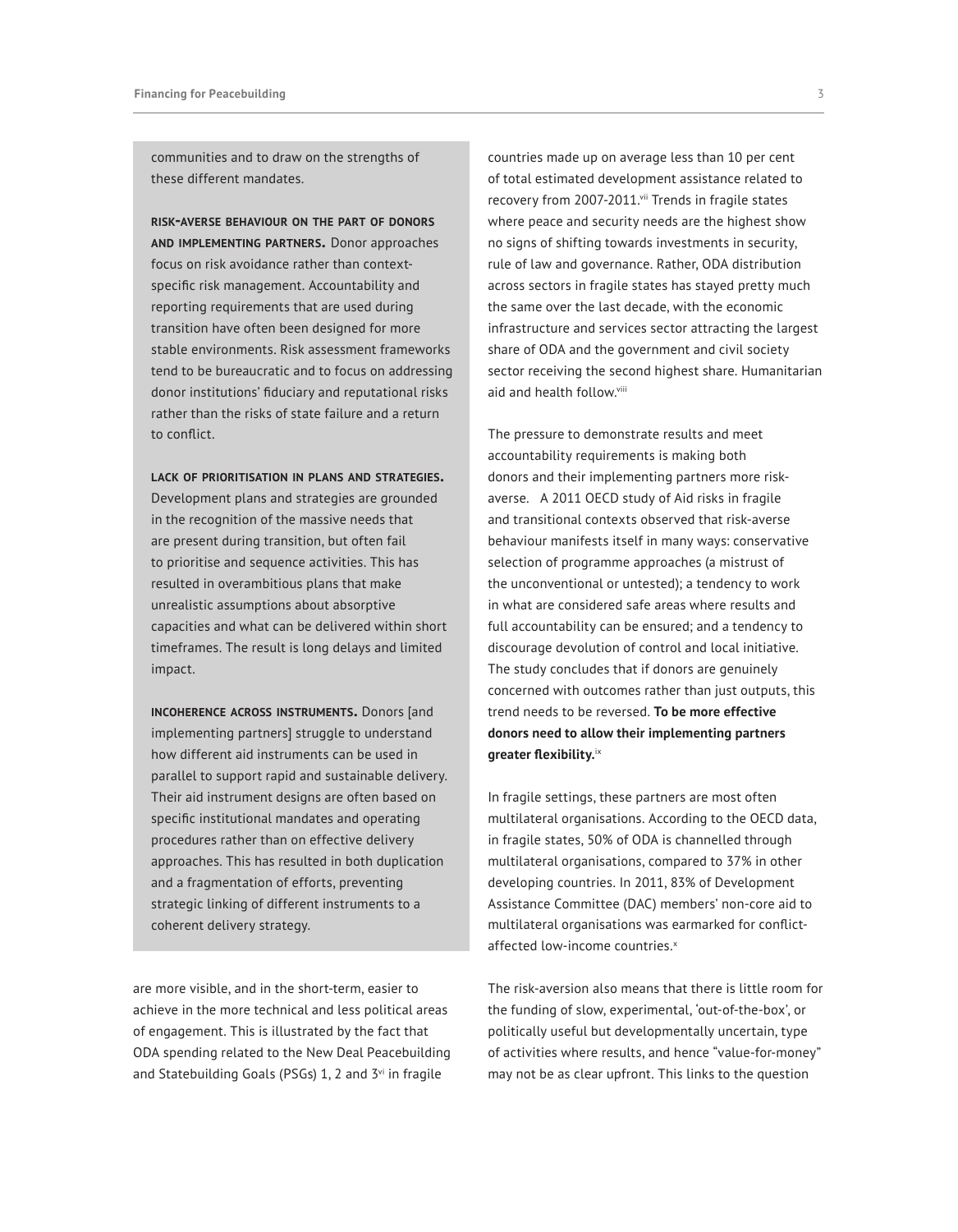of what constitutes a result in supporting transition and peacebuilding processes. From a peacebuilding perspective, in many cases the process of getting to an outcome may be as important as the outcome itself – for example, if the process contributes to trust building and dialogue between stakeholders. And against the absolute lack of certainty of a right path for peacebuilding, experimentation and innovation are critical.

A final issue to list here is that while donors place a lot of emphasis on the need for coordination and coherence in transition and peacebuilding processes, in practice they pursue distinct agendas that reflect divergent interests. Pooled funds – and specifically country-led pooled funding mechanisms – are expected to play a key role in the architectural framework that is to support the full range of international engagement in a fragile setting. However, pooled financing mechanisms for peacebuilding and recovery are not common in fragile countries, and are usually too small and too fragmented to act as centres of gravity for greater aid alignment and coordination for recovery. A recent UN study finds that the ratio of development-financed recovery pooled funds to bilateral assistance is 1:25, compared to  $1:10$  for humanitarian assistance. $x_i$ 

#### **IV. How to address the problem?**

Recognising the limitations of reality – i.e., that donors' accountability processes cannot change – a practical solution should be sought in the expansion and full utilisation of tools and instruments available for in-country transition financing. On the one hand, this requires finding the right combination of aid instruments according to the national context and priorities. A mix of financing instruments and modalities is needed to respond to the continuum of needs in fragile states.<sup>xii</sup> Based on the ability of aid instruments to enhance harmonisation, support institutional transformation, allow for speed and flexibility, and enable risk management, a mix of instruments should be put together.<sup>xiii</sup> This varies not only across different

instruments (e.g. humanitarian aid will score high on speed and flexibility, and low on harmonisation – as it generally works outside of country systems – whereas country-led pooled funds will score low on speed and flexibility, and high on harmonisation), but also across donors and implementing organisations. In terms of pooled funding for instance, World Bank managed funds usually focus primarily on infrastructure, economic development and public finance management, which all complement the work of the UN. Based on their respective focus, pooled financing mechanisms can easily join forces to support common transformative changes.<sup>xiv</sup> We should in other words aim to find an efficient division of labour across different transition financing mechanisms.

On the other hand, the solution is also about enhancing and further strengthening 'fit for purpose' instruments that have been specifically developed to support transitions. Bilateral donors like the UK, Denmark and the Netherlands have established standing funds that allow for flexibility and risk-taking, combining ODA and non-ODA resources (e.g. the Dutch Stability Fund). The EU and the World Bank have created similar funding options through the establishment of the Instrument for Stability (EU) and the State- and Peacebuilding Fund (WB). And within the UN system, the Peacebuilding Fund (PBF) would fall within this category.

All these funds can act as gap fillers in the sense that they can fund activities that are of key importance to a peacebuilding process but that do not easily attract 'regular' funding (e.g. dialogue or trust building activities, quick impact projects that can serve to create or maintain an opportunity in a political process, continued political economy analysis to understand the power dynamics at play in a specific context, etc.). They can also act as 'bridge' funds in the sense that they can come in early in a peacebuilding process (in many cases through fast track modalities) to kick-start activities while the other funds come in on the back of that. This can include the build-up of in-country peacebuilding capacity or the development of a joint peacebuilding strategy.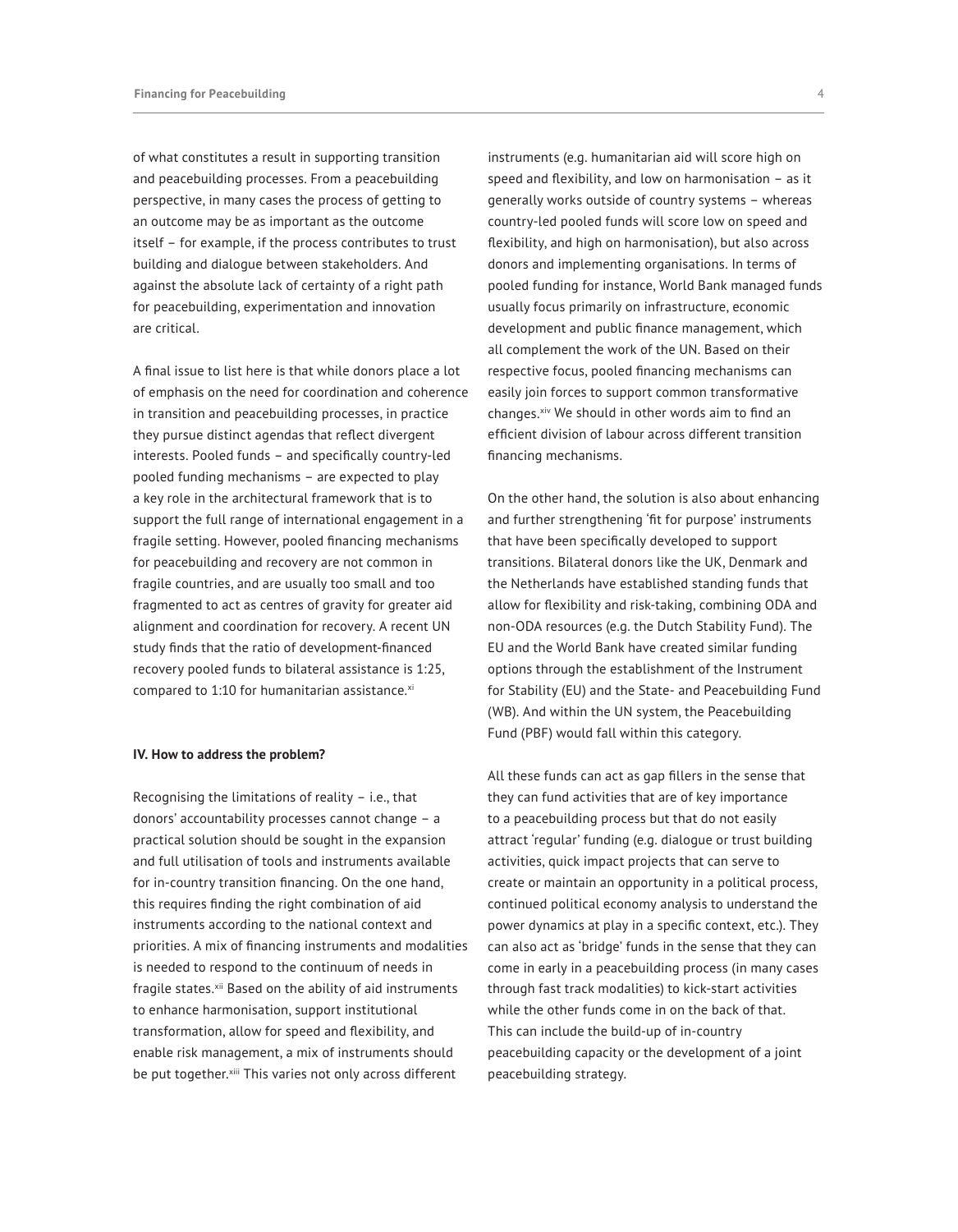Furthermore, these funds can play a role in enhancing the coordination and coherence between the different (aid) instruments, if used strategically to bridge the gaps between them (e.g. the PBF could be used to bring UN missions and UNCTs together around common peace consolidation efforts<sup>xv</sup>). Finally, these funds generally have more room to manoeuvre in terms of risk-taking, which allows them to be innovative and able to seize political opportunities if and when they arise. Getting the balance right between risks and opportunities is a fundamental aspect of engaging effectively in fragile states.

Another key issue is to find better ways of dealing with risk. Effective aid in fragile contexts demands a significant degree of risk appetite – a willingness to consider risk in relation to opportunities — and a recognition that the risks of non-engagement in these contexts are often more significant.<sup>xvi</sup> The slow release of development finance for FCAS is related to the high level of risk in these contexts – in terms of programmatic and institutional risk, but also in terms of contextual risk. Although the risk management potential of pooled funds is seldom fully leveraged, they can spearhead joint risk assessments that can inform the formulation of fund risk management strategies, which set out a fund's risk profile including its risk tolerance, as well as common risk safeguards, mitigation measures and contingency plans.xvii Therefore, **a more differentiated approach to risk management is required, allowing fund managers to balance risks against opportunity costs.**xviii

Finally, there is a need to strengthen the wider development community's peacebuilding capacities. Recognising that the bulk of aid will remain channelled towards traditional development, there is a need to ensure adequate design and resources for activities that are conflict-sensitive and contribute to a wider peacebuilding strategy. This, again, requires a political approach as much as a technical approach, and the development of a peacebuilding lens, or framework, to ensure that this is applied.

#### **V. Knowledge gaps**

Four key knowledge gaps exist:

**1. expectation management and setting of boundaries** Given that needs will always be greater than resources, engagement has to be prioritized. There is a need for more realistic expectations – amongst the donors and the national stakeholders alike – as to what can be done under a peacebuilding agenda. That leads us to the eternal question: What constitutes peacebuilding? And what constitutes a peace dividend? As the 2013 PBF Review xix recommended, greater clarity would be helpful in terms of what kinds and to what extent 'peace dividends' (social service delivery, livelihood support) and efforts to revitalize the economy can be financed by the PBF. To be effective, these areas generally require greater levels of funding than the PBF's 'catalytic' resources.<sup>xx</sup> Following the line of reasoning that all development aid that is provided to FCAS is in one way or another part of a peacebuilding agenda, then the question is: **Where lies the niche for 'fit for purpose' funds like the PBF? Would the PBF benefit from a 'sharper' focus, or would such a sharper focus undermine the flexibility of the Fund?** 

Related to this, it is widely acknowledged that pooled funding enables holistic, strategic engagement in transition environments, and significantly reduces transaction costs for donors and national stakeholders alike. However, there is a lack of realistic assumptions about how quickly funds can be made operational, how trade-offs between quick delivery and capacity development and inclusiveness/ownership should be handled, and how an excessive proliferation of instruments can be avoided. **Further insights into the optimal timeframes and mechanisms for setting up a pooled fund, and sequencing aid instruments across bilateral and multilateral actors are sorely needed.**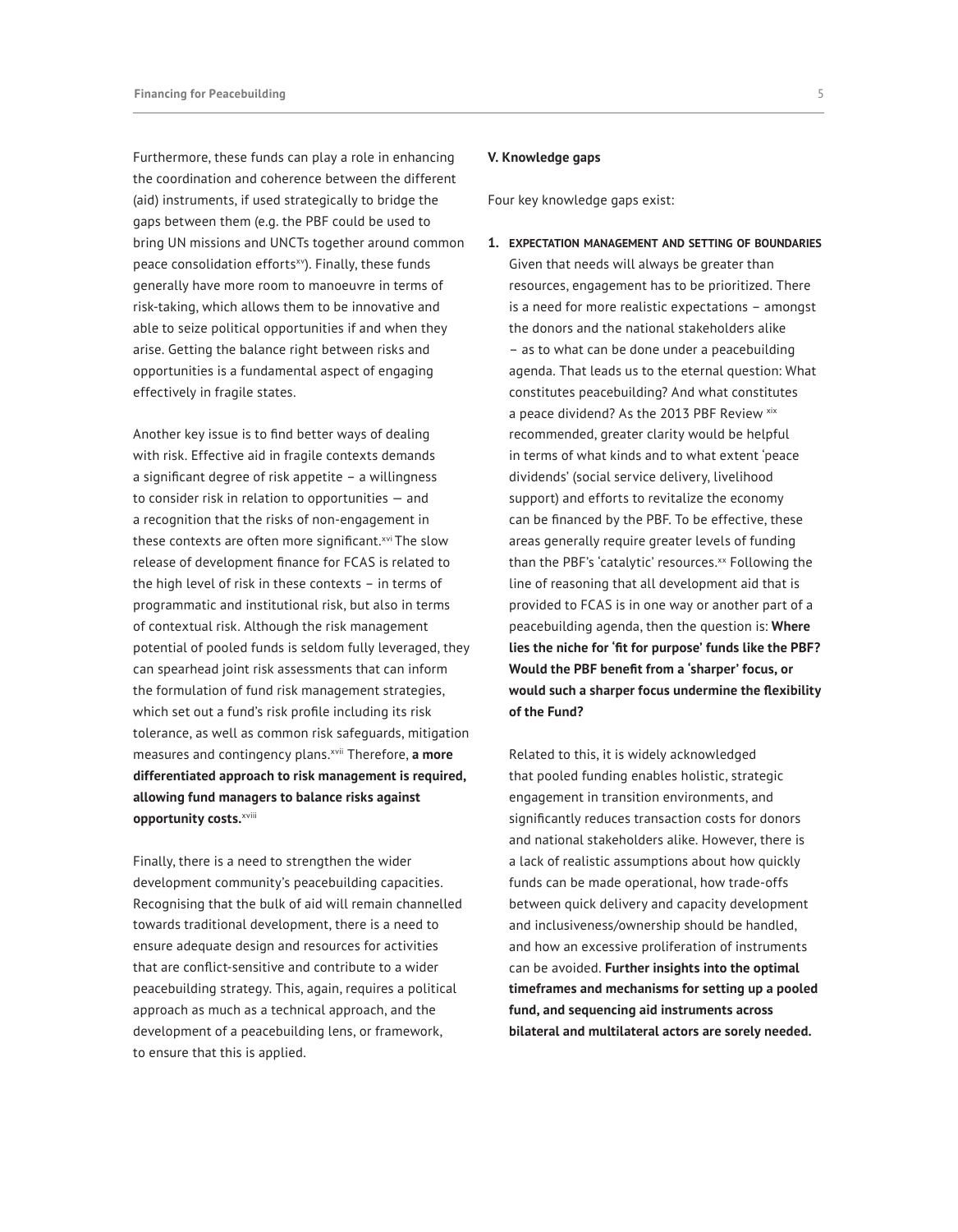Another question is whether it would be useful to do a costing of peacebuilding as a whole, to enable a more effective division of labour across actors? And is it possible to get more insight into the funding gap that is so often referred to: how big is it really? And how can the PBF be catalytic (in financial terms) against this funding gap? A recent UN report argued that "[…] a greater understanding of the costs of peacebuilding areas would enable the PBF to play a catalytic and a partial scaling-up role in a way that is coordinated with other sources of funding."xxi Yet, taken into account that the PBF was initially designed to focus on the so-called 'aid orphans', this asks the question: **How can the PBF be catalytic when there is nothing to be catalytic to?** Does this call for a revision of the initial design of the PBF, and is the added value of the Fund in creating incentives for more coherent approaches to peacebuilding in crowded settings, where it can fill gaps and kickstart activities?

**2. contribution to coherence and coordination** A recent UN report states that the PBF (with additional resources) is uniquely placed in terms of promoting coordination within the UN, as well as between the UN and other development partners, notably the World Bank. More specifically, it states that critical gaps in the financing sources and budgeting procedures of peacekeeping missions and UN country teams impede integration as well as the overall effectiveness of UN system peace consolidation efforts, particularly during mission start-up and draw down. xxii The PBF is perceived to be able to (partially) fill these gaps through its potential ability to address existing financing gaps and better align integrated planning, programming and finance. These assumptions need to be tested against field level experience. **What role can the PBF usefully play in mission contexts? And what does that mean for the scope of the Fund? When should the PBF come into such a setting (mission start-up or mission draw down)?**

Linked to this, in what ways can the PBF serve to jump-start country level (UNCT) pooled funds? The UN report states that the PBF's value added in such situations is to perform a quality-control function or at least help validate the peacebuilding (conflict sensitive) focus of the strategy while building momentum so that it can attract other donors. It suggests that the PBF could help jump-start the establishment of country funds and help scale-up a response in a rapid and timely manner.<sup>xxiii</sup> This needs to be further examined to understand, if this is how the PBF is to be catalytic, what steps does it need to take to perform in this role?

## **3. risk management and risk mitigation**

Pooled funding mechanisms are perceived to enable donors and implementing agencies to adopt a collective approach to the risks inherent in transition situations and as such, to manage and mitigate these risks by sharing and pooling them. In practice these benefits seem to apply more clearly to the donors than to the fund managers and implementing agencies. There is no collective risk taking, even though this is required in transition situations. While most donors feel that pooled funds provide essential firewalls as they enable the sharing and pooling of both programme and institutional risks, fund managers and the implementing agencies feel that the donors transfer risks. Whenever problems arise, the fund manager or implementing agency is held publicly accountable (which in effect means that there is a high reputational risk for these agencies). To pool funds and pool risks, donors have to hand over a certain level of control to fund managers and implementing agencies. However, the willingness of donors to hand over control and the ability of the fund managers and implementing agencies to take on the control responsibility have proven difficult in practice. Furthermore, when decision-making within the fund structures lies with a less capacitated national actor, the risk of programme failure and related to that reputational damage for the fund manager increases.xxiv